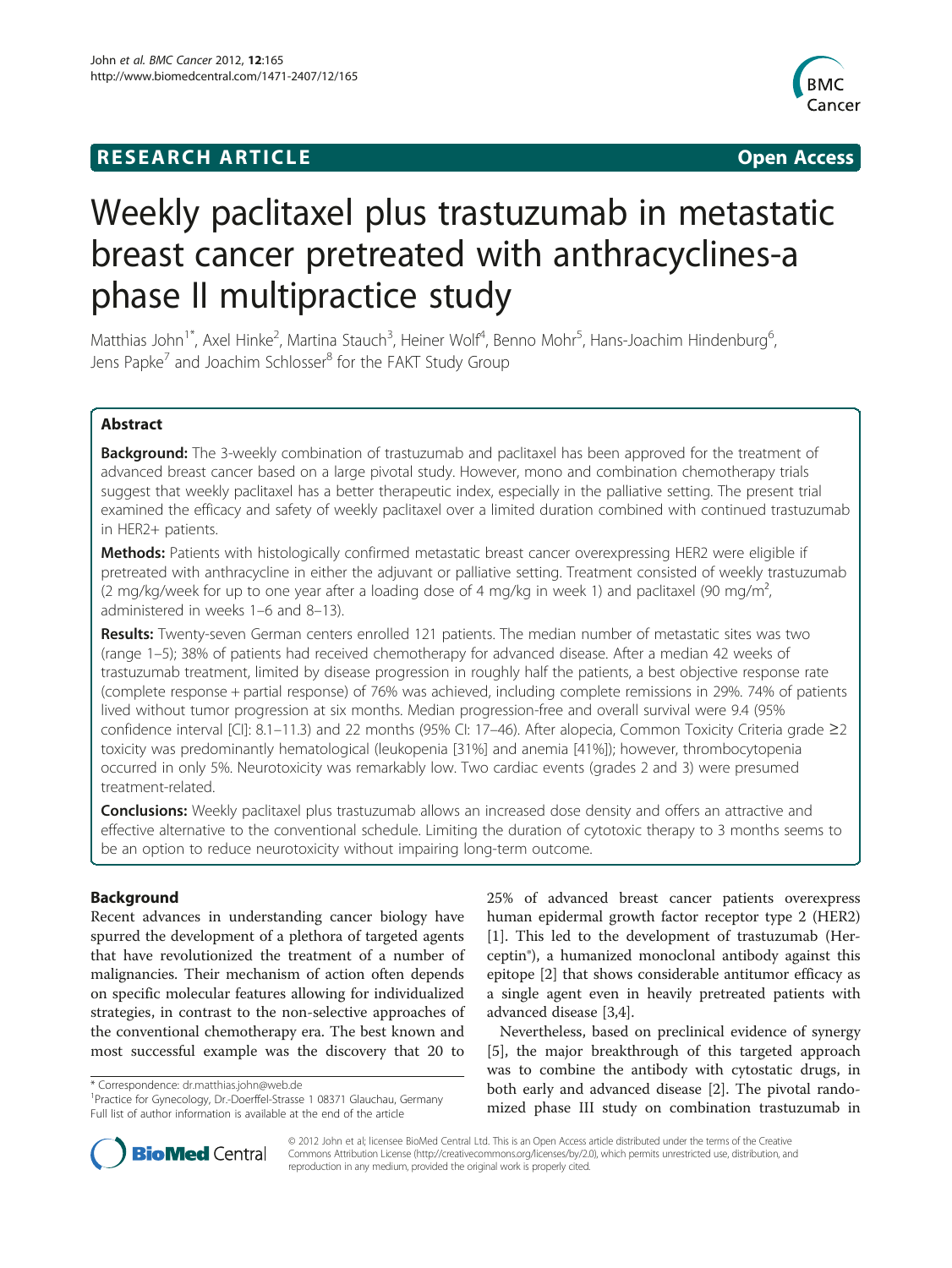advanced breast cancer allowed for two chemotherapy backbones: either doxorubicin/cyclophosphamide or single-agent paclitaxel, both given 3-weekly [\[6\]](#page-6-0). While added trastuzumab increased response and survival rates in each of these strata, combination with anthracyclines unexpectedly increased cardiotoxicity [\[7](#page-6-0)] (although less markedly with epirubicin [\[8\]](#page-6-0)), impeding its widespread use and favoring taxane-oriented strategies.

During the same period evidence emerged that weekly (rather than 3-weekly) paclitaxel achieved high antitumor activity thanks to a considerably increased dose intensity and/or densitiy, yet with no apparent increase in overall toxicity [\[9,10\]](#page-6-0). We therefore assessed the efficacy and safety of weekly paclitaxel over a recommended duration of just 3 months while continuing trastuzumab in HER2 positive patients with advanced breast cancer previously treated with anthracyclines.

# Methods

The non-commercial multicenter study was conducted according to the principles of the Declaration of Helsinki (1996 version). Approval was gained from the institutional review boards of all 27 participating centers and each patient gave prior written informed consent.

#### Eligibility criteria

Patients with histologically confirmed metastatic breast cancer overexpressing HER2 were eligible if pretreated with anthracycline in either the adjuvant or palliative setting. HER2 positivity was defined as 2+ or 3+ overexpression using the DAKO HercepTest™, confirmed by fluorescence in-situ hybridization (FISH) if 2+. Non-inclusion criteria were >1 chemotherapy for advanced disease, taxane or trastuzumab pretreatment, brain metastases, Eastern Cooperative Oncology Group (ECOG) performance status >1 at screening, pregnancy or lactation, childbearing potential without reliable contraception, clinically significant cardiac disease, neutrophils <1500/μl, platelets <75,000/μl, and total bilirubin and creatinine  $>1.5 \times$  the upper limit of normal.

# Study treatment

Patients received an intravenous (iv) loading dose of trastuzumab 4 mg/kg body weight on day 0 over an infusion duration of 90 min, followed by an infusion of paclitaxel 90 mg/m<sup>2</sup> over 1 hour on day 1. From day 8, the same paclitaxel regimen and infusions of trastuzumab 2 mg/kg body weight were administered on the same day every week. The cytotoxic drug was given over two 6-week blocks separated by a 14-day break, with optional prolongation at the physician's discretion; the antibody was continued weekly until disease progression. Premedication (all iv) was dexamethasone 10 mg, clemastine 2 mg, and ranitidine 50 mg.

The paclitaxel dose was reduced to 75 mg/m<sup>2</sup> in the event of grade 3/4 hematotoxicity, and stopped completely in the event of grade 3 neurotoxicity or severe hypersensitivity reactions. Termination of trastuzumab was considered in the event of persisting asymptomatic deterioration of left ventricular ejection fraction or symptomatic heart disease.

#### Evaluation of safety and efficacy

Baseline documentation included demographics, medical and treatment history, cardiac function, and HER/2neu status. Vital signs, ECOG performance status, and complete blood counts were recorded at baseline and each weekly visit, serum chemistry at baseline and 4 weekly. Tumor assessment comprised physical examination and radiology at baseline, after each paclitaxel treatment block, and 8-weekly thereafter. Tumor response and progression were evaluated using World Health Organization (WHO) criteria. Time to progression was defined as the period between study enrolment and progression or death, whichever occurred first. Cotreatments and adverse events (graded using National Cancer Institute Common Toxicity Criteria NCI-CTC) were recorded continuously throughout the study. Electrocardiography and echocardiography were repeated 12 weekly.

# Statistical aspects

The primary objective of this phase II study was the progression-free survival (PFS) rate at 6 months. 115 patients were required to discriminate a promising 50% PFS rate from a futile finding of 35% with both type I and II errors of 5% [\[11](#page-6-0)]. All other parameters were analyzed descriptively in terms of standard distribution parameters such as rates, means with standard deviations, quartiles, and ranges. Event-related data (PFS, overall survival) were estimated using the product limit method of Kaplan and Meier [\[12\]](#page-6-0). Two-sided logrank tests were used to compare prognostic subgroups [\[13\]](#page-6-0).

# Results

Twenty-seven German centers in the FAKT Study Group enrolled 121 patients from February 2001 to July 2004. Ten proved ineligible: eight had not received anthracycline pretreatment, one had been pretreated with paclitaxel, and one was found to have been enrolled retrospectively. A further three patients were removed from the analysis due to missing documentation or serious protocol violation (radiotherapy to the only site of disease), leaving 108 cases for the baseline and safety analyses. Between one and three patients had insufficient data for the analysis of the respective efficacy parameters. Disease was aggressive in most patients, with a median of two organ sites involved and visceral lesions present in about 80% (Table [1](#page-2-0)). Most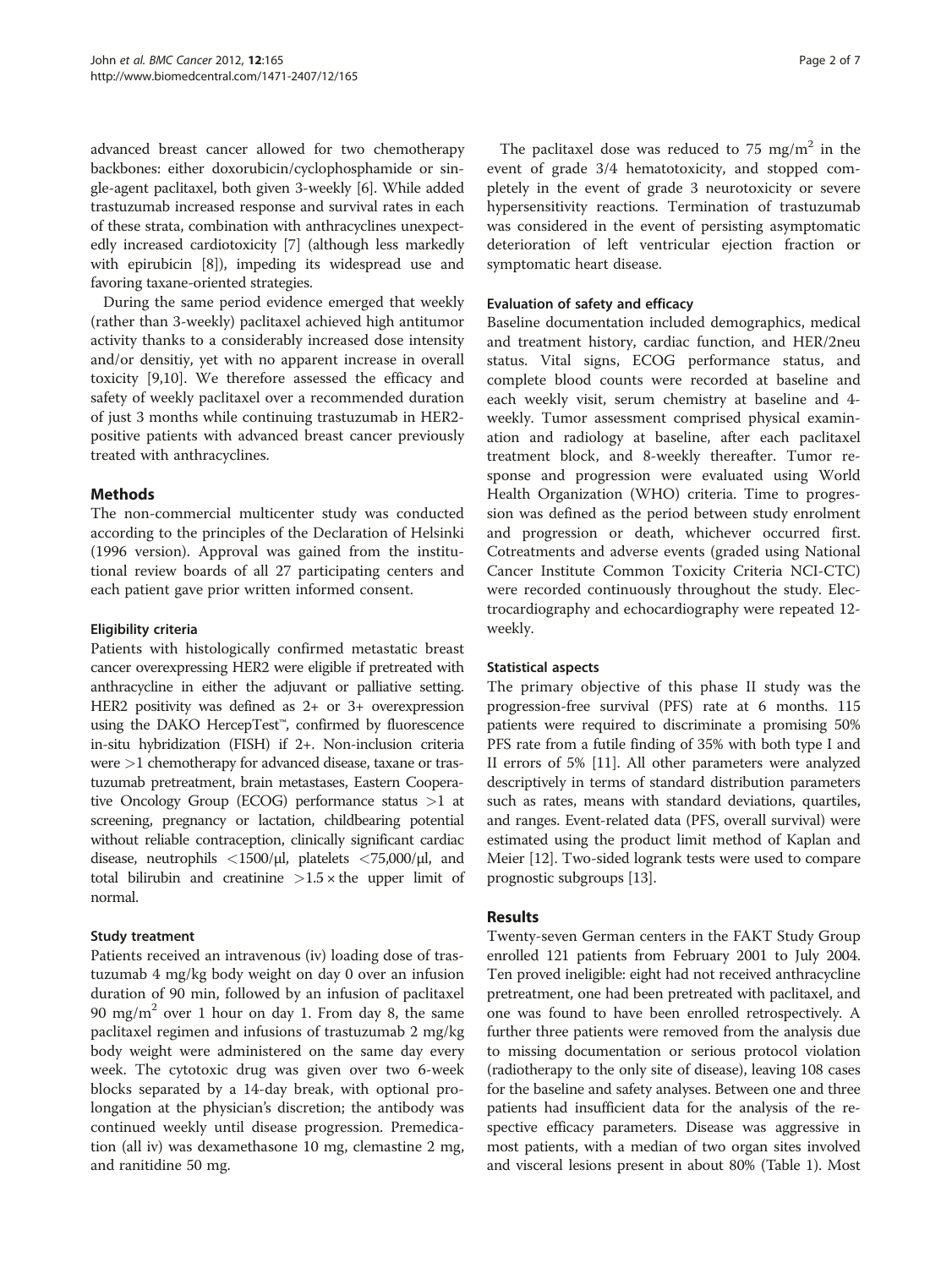<span id="page-2-0"></span>

|  |  |  |  |  | Table 1 Patient and tumor characteristics $(n = 108)$ |  |  |
|--|--|--|--|--|-------------------------------------------------------|--|--|
|--|--|--|--|--|-------------------------------------------------------|--|--|

|                                                  | n/estimation    | $\frac{0}{0}$ |
|--------------------------------------------------|-----------------|---------------|
| Age (years)                                      |                 |               |
| Mean $\pm$ standard deviation                    | $58.4 \pm 10.2$ |               |
| Median (range)                                   | 59 (29-78)      |               |
| ECOG performance status on chemotherapy day 1    |                 |               |
| 0                                                | 42              | 39            |
| 1                                                | 57              | 53            |
| $\overline{2}$                                   | 8               | 7             |
| <b>HER2</b> overexpression                       |                 |               |
| $2+/FISH +$                                      | 8               | 7             |
| $3+$                                             | 97              | 90            |
| FISH +/no immunohistochemistry or other          | 3               | 3             |
| Tumor grade $(n = 102)$                          |                 |               |
| G1                                               | $\overline{2}$  | 2             |
| G <sub>2</sub>                                   | 47              | 46            |
| G <sub>3</sub>                                   | 53              | 52            |
| Metastatic sites at onset of study treatment (n) |                 |               |
| Mean $\pm$ standard deviation                    | $1.8 \pm 0.9$   |               |
| Median, range                                    | $2(1-5)$        |               |
| Organ site involvement                           |                 |               |
| Local/skin                                       | 14              | 13            |
| Lymph nodes, non-regional                        | 20              | 19            |
| Bone                                             | 41              | 38            |
| Liver                                            | 48              | 44            |
| Lung                                             | 49              | 45            |
| Pleural effusion                                 | 13              | 12            |
| Genitourinary                                    | 1               | 1             |
| Other                                            | 9               | 8             |
| <b>Previous treatment</b>                        |                 |               |
| Neoadjuvant chemotherapy                         | 11              | 10            |
| Adjuvant chemotherapy                            | 74              | 69            |
| Adjuvant endocrine therapy                       | 45              | 42            |
| Palliative chemotherapy                          | 40              | 37            |
| Palliative endocrine therapy                     | 34              | 31            |
|                                                  |                 |               |

Abbreviations

ECOG: Eastern Cooperative Oncology Group.

FISH: fluorescence in-situ hybridization.

patients had received an anthracycline in the adjuvant setting, with the result that a high proportion of patients (63%) received their first-line palliative chemotherapy in this study. Thirteen patients (12%) had a history of heart disease.

#### **Efficacy**

The recommended duration of paclitaxel treatment was followed in most patients. Cycle numbers were 12 (median) and 12.6 (mean); 16% of patients received fewer than 12 cycles due to early progression or toxicity; 73% and  $12\%$  received  $12$  and  $>12$  cycles. The median

number of trastuzumab doses was 42; antibody therapy lasted ≥1 year in almost half the patients (48%). Treatment withdrawal due to severe toxicity (6%) or patient preference (12%) was uncommon. Tumor response was assessable in 105 patients. The overall objective remission rate was 76% (95% confidence interval [CI]: 67– 84%), with 30 (29%) complete responses (CR) and 50 (48%) partial responses (PR), equivalent to a response rate of 74% based on an intention-to-treat population of all eligible cases. Only 7% of patients had direct progression with no period of at least stable disease while on study treatment. Based on a follow-up period of up to more than 4 years and 85 observed events, median PFS was 9.4 months in the total population (Figure [1\)](#page-3-0), with a 6-month PFS rate of 74% (95% CI: 65–83%), representing a highly promising result with respect to the predefined primary endpoint. Almost half the patients were alive more than 2 years after entering the study (Figure [2](#page-3-0)).

#### Prognostic factors

The impact of several prognostic characteristics on the primary endpoint was analyzed. PFS was significantly longer in the absence of hepatic involvement  $(P = 0.022)$ , especially in the subgroup with a generally better prognosis (Figure [3\)](#page-4-0), as in those with only one site of metas-tasis (Figure [4](#page-4-0),  $P = 0.0047$ ). In contrast, neither an ECOG score ≥1 nor palliative pretreatment with chemotherapy were significant predictors of poorer outcome. Hepatic and visceral involvement had no significant impact on tumor remission, but response was significantly more frequent in patients with only one site of disease (91% CR/PR,  $P < 0.0001$ ). CR was most frequently observed in patients with intact performance status and no liver metastases.

#### Safety

Leukopenia occurred in most cases, but reached NCI-CTC grade 3/4 in only 14% (Table [2\)](#page-5-0). Mild to moderate anemia was very common, and thrombocytopenia comparatively rare. Peripheral sensory neuropathy and pain were the most frequent severe non-hematological events, typically accompanied by arthralgia and myalgia. There was no instance of grade ≥2 gastrointestinal toxicity, except one case of life-threatening diarrhea. Clinical chemistry showed no grade 3/4 nephrotoxicity; severe liver enzyme elevation occurred in 5%. There were five cases of hypersensitivity, three out of these of severe grade.. Lung function deteriorated severely in five patients, including one case of grade 3 dyspnea, described as cardiotoxicity, but observed in a patient with pleural effusion. Cardiac symptoms (grade 2) were reported in only one patient.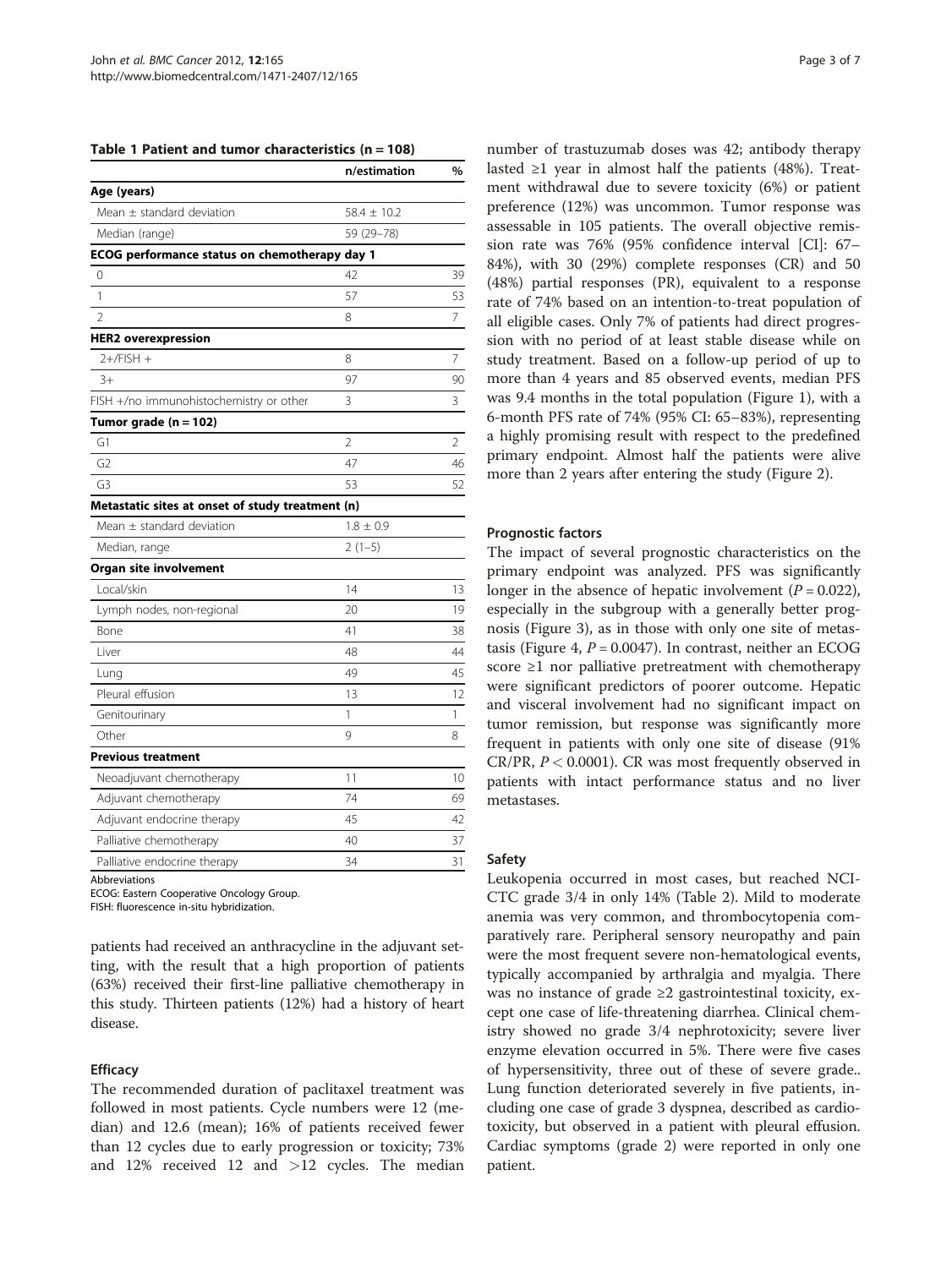<span id="page-3-0"></span>

# Discussion and conclusions

As the first therapeutic antibody approved for solid tumors, trastuzumab was introduced into the first-line treatment of advanced breast cancer based on a pivotal randomized study assessing its efficacy in combination with cytostatic drugs: combination with 3-weekly paclitaxel clearly outperformed chemotherapy alone, achieving an overall response rate of 41%, a median time to progression of 6.9 months, and overall survival of 22 months [[6](#page-6-0)]. This was confirmed by corresponding results of 36%, 7.1 and 32 months in the control arm of a US Oncology trial comparing this combination to a three-drug regimen comprising paclitaxel, trastuzumab, and carboplatin [[14](#page-6-0)]. Smaller phase II studies on the combination of the HER2 antibody with docetaxel have reported response rates of 50 to 70% [\[15-17](#page-6-0)].

Weekly paclitaxel proved a dose-dense alternative to the 3-weekly regimen, achieving at least similar activity in breast and lung cancer, and showing some advantages in terms of feasibility and decreased toxicity. The results of our trial, notably a median PFS of 9.4 months and an overall survival of 22 months, compare favorably to the

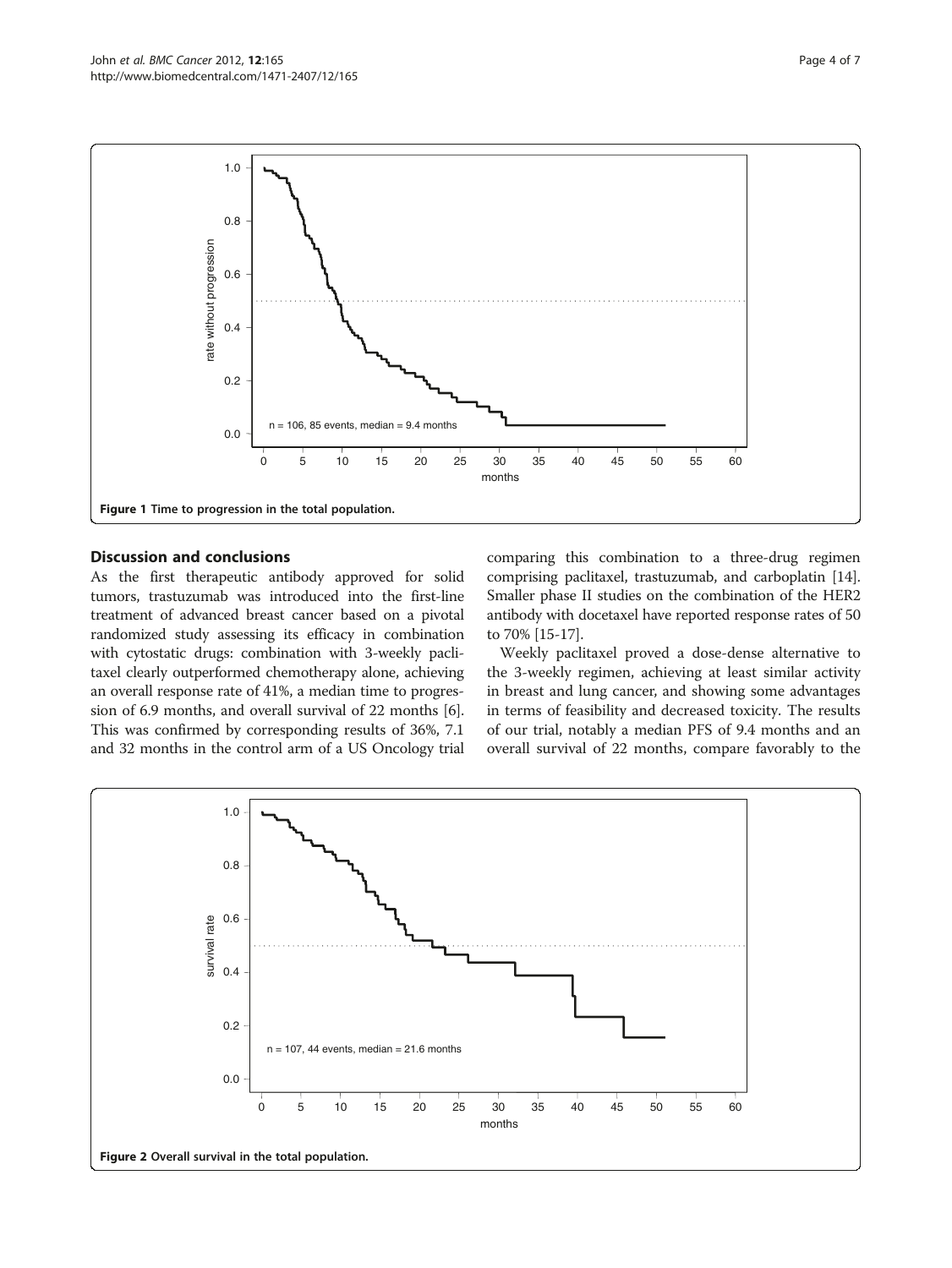<span id="page-4-0"></span>

phase III findings mentioned above, despite including 37% of patients with previous palliative chemotherapy. The intention-to-treat response rate of 74% is considerably higher, but this may be due to the more rigorous focus on remission confirmation in pivotal studies. A number of smaller phase II studies have also investigated the weekly administration of both drugs, likewise reporting high response rates of 56 to 74% in patient populations with varying amounts of pretreatment [\[18-21](#page-6-0)]. Seidman et al. [\[20](#page-6-0)] administered a regimen similar to ours to patients with a comparable rate of palliative

pretreatment (30%), and achieved responses in about 70% of HER2-positive patients, with a median response duration of 7 months. The smaller studies by Fountzilas et al. [[18\]](#page-6-0) in 34 patients with no cytotoxic pretreatment for advanced disease, and Gori et al. [[21\]](#page-6-0) in 25 patients, most of whom had been heavily pretreated, showed similar efficacy with remission rates of 62% and 56%, and median PFS of 9 and 8.6 months. Thus all these trials, including our own with over 100 patients, are highly consistent in reporting a level of efficacy that may be slightly superior to that seen with the 3-weekly taxane

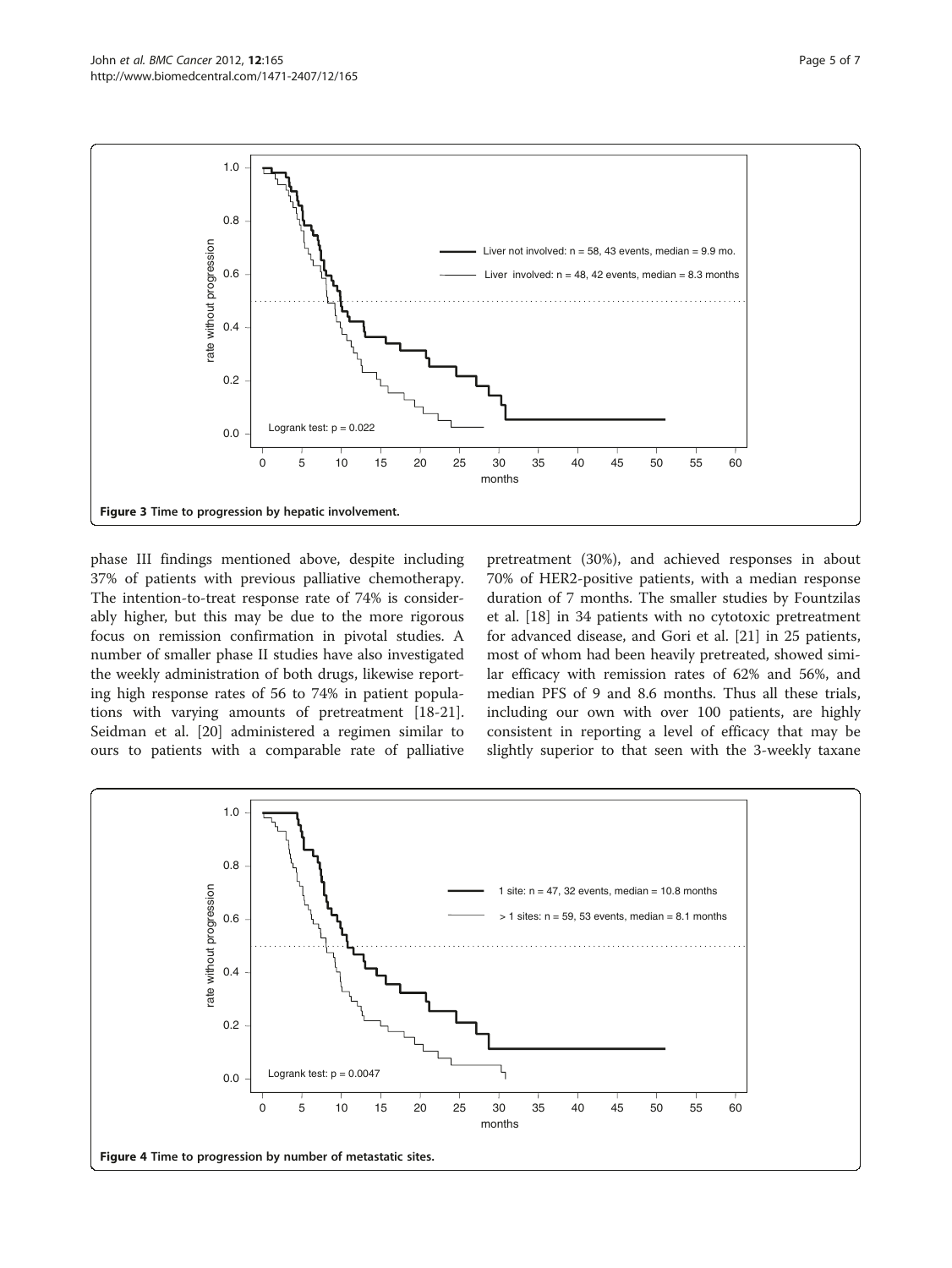<span id="page-5-0"></span>Table 2 Adverse event frequency and severity (maximum National Cancer Institute Common Toxicity Criteria [NCI CTC] grade per category)

| Adverse event/    | Patients per NCI CTC grade [n (%)] |         |         |         |  |  |  |
|-------------------|------------------------------------|---------|---------|---------|--|--|--|
| organ system      | grade 1                            | grade 2 | grade 3 | grade 4 |  |  |  |
| Hematological     |                                    |         |         |         |  |  |  |
| White blood cells | 33(31)                             | 22 (20) | 9(8)    | 6(6)    |  |  |  |
| Granulocytes      | 27(26)                             | 16(15)  | 5(5)    | 3(3)    |  |  |  |
| Platelets         | 16(15)                             | 2(2)    | 3(3)    | 1(1)    |  |  |  |
| Hemoglobin        | 43 (40)                            | 40 (37) | 3(3)    | 3(3)    |  |  |  |
| Fever             | 20 (19)                            | 8(7)    |         |         |  |  |  |
| Non-hematological |                                    |         |         |         |  |  |  |
| Hair loss         | 23 (21)                            | 79 (73) |         |         |  |  |  |
| Nausea            | 53 (49)                            | 15(14)  |         |         |  |  |  |
| Vomiting          | 32 (30)                            | 10(9)   |         |         |  |  |  |
| Diarrhea          | 21 (19)                            | 8(7)    |         | 1(1)    |  |  |  |
| Constipation      | 18(17)                             |         | 1(1)    |         |  |  |  |
| Neurology/Motor   | 19 (18)                            | 6(6)    | 4 (4)   |         |  |  |  |
| Neurology/Sensory | 28 (26)                            | 16(15)  | 5(5)    |         |  |  |  |
| Arthralgia        | 27(25)                             | 9(8)    | 2(2)    |         |  |  |  |
| Myalgia           | 20 (19)                            | 8(7)    | 3(3)    |         |  |  |  |
| Lung function     | 11(10)                             | 8(7)    | 2(2)    | 3(3)    |  |  |  |
| Pain              | 21 (19)                            | 28 (26) | 8(7)    |         |  |  |  |

regimen. The only randomized comparison of 3-weekly vs weekly paclitaxel comes from the CALGB 9840 study, which was also amended to incorporate trastuzumab for all HER2-positive patients and on a randomized basis for HER2-negative patients [\[22](#page-6-0)]. The dose-dense schedule showed significantly superior response and time to progression, plus a distinctly favorable trend in overall survival and, as expected, no major antibody benefit in HER2-negative patients.

Two phase II studies adding carboplatin to paclitaxel and trastuzumab suggested even greater efficacy with response rates >80% and median PFS markedly exceeding 1 year [\[23,24\]](#page-6-0). However, these results were achieved in first-line patients only and must be weighed against substantial grade 3 to 4 myelosuppression. Weekly docetaxel + trastuzumab also appears a feasible combination but has been investigated in very few patients [\[25](#page-6-0)].

As for safety, the randomized CALGB trial [[22\]](#page-6-0) suggested that weekly, uninterrupted paclitaxel caused more neuropathy and less hematotoxicity than the conventional schedule, reflecting the clinical challenge of balancing toxicity and efficacy in the optimization of palliative treatment. However, in contrast to the other phase II/III studies of weekly trastuzumab/paclitaxel [\[18,20-22\]](#page-6-0) which maintained the cytotoxic component until progression or toxicity in most patients, we preferred to introduce a two weeks break and, more importantly, to limit the duration of chemotherapy so that it eventually lasted for less than one

third the median total duration of trastuzumab treatment. As a consequence, we had to terminate treatment because of toxicity in only 6% of patients, while the total median duration of trastuzumab treatment (42 weeks) was distinctly longer than in the other phase II trials that reported median therapy periods of less than half a year. This was consistent with the low rate of severe sensory neuropathy (5%), contrasting with the approximate 25% reported by Seidman et al. [\[20,22\]](#page-6-0). Despite the anthracycline pretreatment in all our patients, cardiotoxicity was rare, with clinical symptoms reported in two cases only. This compares favorably with the 11% grade 3–4 myocardial dysfunction found in the pivotal study with 3-weekly paclitaxel [\[6\]](#page-6-0). The other phase II trials of weekly paclitaxel reported rates of 2–8% but prior anthracycline was not a mandatory selection criterion in the two larger studies [\[18,20](#page-6-0)].

We consider our schedule combining two 6-week courses of paclitaxel with concurrent and continued trastuzumab to be a highly effective option feasible in the vast majority of patients despite anthracycline pretreatment. The finding in a recent meta-analysis that continuation of first-line chemotherapy until disease progression has at best a marginal effect on overall survival in most patients [\[26\]](#page-6-0) only bolsters the rationale for our deescalated approach.

#### Competing interests

The authors declare that they have no competing interests.

#### Acknowledgements

The conduct of the trial was supported by unrestricted grants from Roche Pharma AG, Grenzach, Germany, and Bristol-Myers Squibb GmbH, Munich, Germany. These sponsors were not involved in the writing of the manuscript, but were allowed to comment on the draft versions.

#### Author details

<sup>1</sup> Practice for Gynecology, Dr.-Doerffel-Strasse 1 08371 Glauchau, Germany 2 WiSP Research Institute, Karl-Benz-Str. 1, 40764 Langenfeld, Germany. <sup>3</sup>Practice for Medical Oncology, Niederbonner Arnoldstrasse 2, 96317 Kronach, Germany. <sup>4</sup>Practice for Medical Oncology, Arnoldstrasse 18 01307 Dresden, Germany. <sup>5</sup>Practice for Medical Oncology, Breite Strasse 52 13597 Berlin, Germany. <sup>6</sup>Practice for Medical Oncology, Pichelsdorfer Str. 105 13595 Berlin, Germany. <sup>7</sup> Praxis for Medical Oncology, Rosa-Luxemburg-Strasse 6 01844 Neustadt/Sachsen, Germany. <sup>8</sup>Practice for Gynecology, Clausstrasse 76-80 09126 Chemnitz, Germany.

#### Authors' contributions

All authors have made substantial contributions to the conception of the trial and the acquisition of data; they participated in the critical revision process of the manuscript and approved the final version. MJ was the principal study coordinator; he designed the trial and its protocol, and was involved in manuscript writing. AH was involved in the protocol development and manuscript writing, managed the database and was responsible for the biostatistical planning and analysis. All authors read and approved the final manuscript.

#### Received: 17 August 2011 Accepted: 12 March 2012 Published: 4 May 2012

#### References

1. Slamon DJ, Clark GM, Wong SG, Levin WJ, Ullrich A, McGuire WL: Human breast cancer: Correlation of relapse and survival with amplification of the HER-2/neu oncogene. Science 1987, 235(4785):177–182.